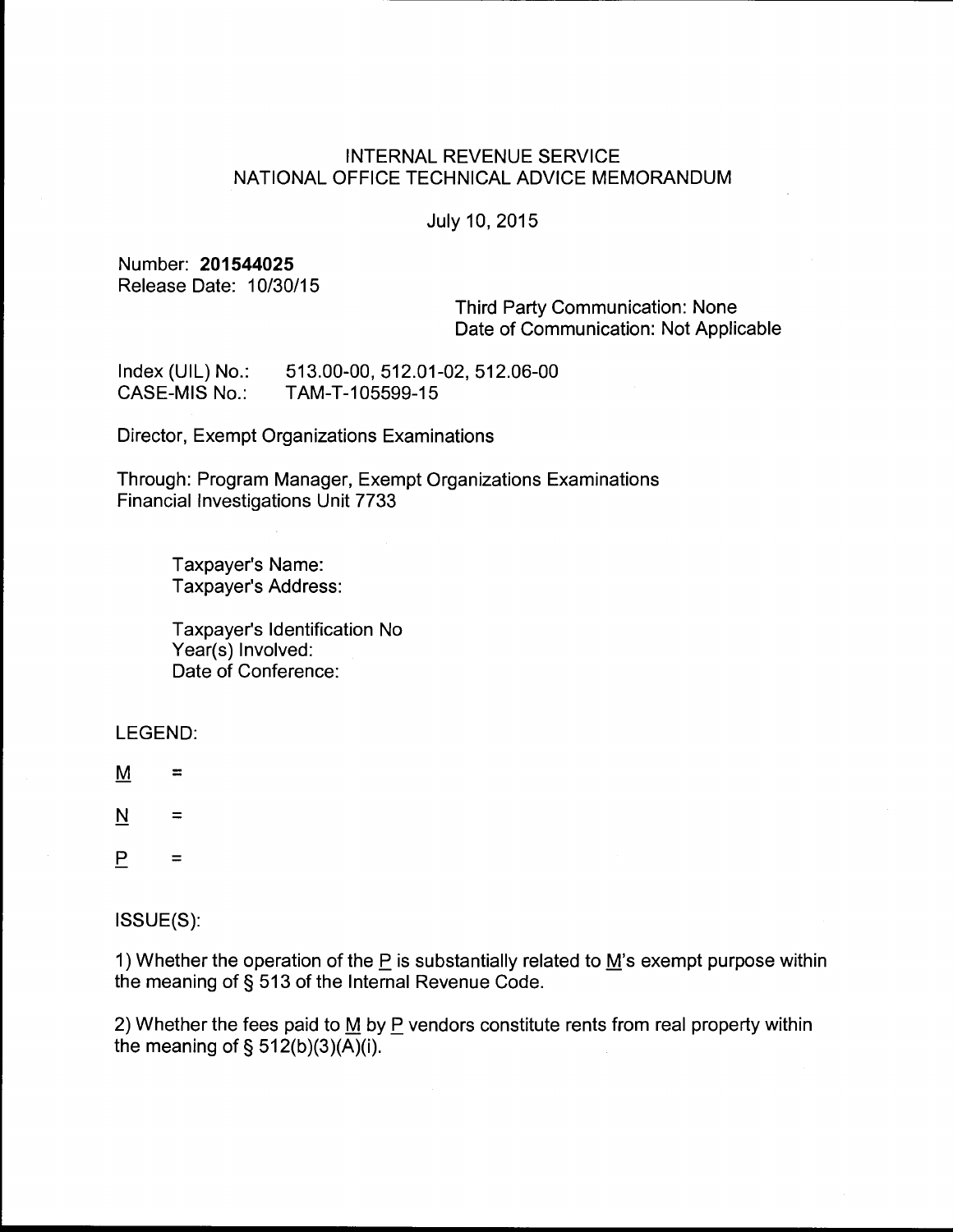## CONCLUSION(S):

1) The operation of the P is not substantially related to M's exempt purpose within the meaning of§ 513.

2) The fees paid by P vendors do not constitute rents from real property within the meaning of  $\S$  512(b)(3)(A)(i).

FACTS:

M is organized as a nonprofit public benefit corporation under State law.  $\underline{M}$  is recognized by the Internal Revenue Service as an organization described in  $\S 501(c)(3)$ , and is not considered to be a private foundation within the meaning of § 509.

M's articles of incorporation provide that M is organized for the specific purpose of developing and maintaining an alumni association for N and providing financial and civic support for the benefit of  $N$ , and that it shall not engage in activities which themselves are not in furtherance of such educational and charitable purpose.  $N$  is a public twoyear community college, serving a predominantly low-income community. Nearly 70 percent of N's students are Hispanic.

M's sole voting member is the community college district that comprises  $N$ . The district is a political subdivision of the State. Under M's bylaws, the president of the district has the right to designate two of  $\underline{M}$ 's ten directors, to approve the election of all directors, and to approve certain major actions by the board of directors.

Aside from the operation of the  $P$  (discussed below), M funds scholarships and other financial aid for the students of N. In addition, M provides direct financial support to  $N$ for the enhancement of N's facilities, such as by providing funds to purchase a computer room in the library and to maintain the football field. M publishes a bi-annual alumni newsletter, and, in conjunction with N, conducts several annual ceremonies and social events at which former students, graduates, community leaders, faculty, and staff are recognized and afforded opportunities to interact.

While  $M$  encourages support from graduates of  $N$ , it derives substantially all of its revenue from the operation of a weekly event known as the  $P$ . The  $P$  is held in the parking areas of N's campus every Saturday and Sunday year round. N allows  $\underline{M}$  to use its grounds for the P, including the use of parking lots, rest rooms, and utilities.  $M$ used the grounds without charge for two of the three years under examination.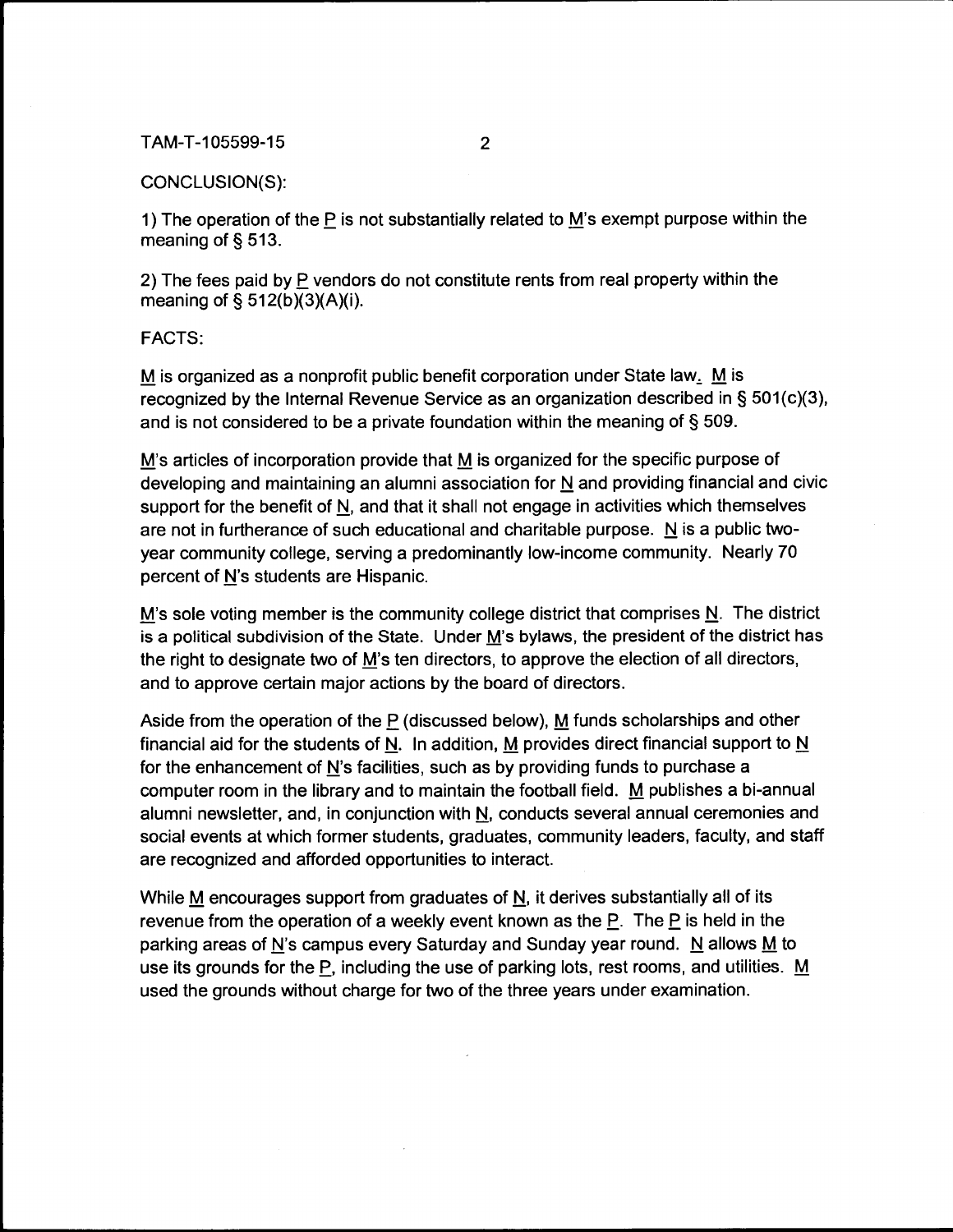The P features vendors offering arts and crafts, entertainment, a farmer's market, and refreshment booths. The  $\underline{P}$  is open to the general public free of charge. According to a survey conducted by M, the majority of visitors to the P are age 55 and older.

Persons wishing to sell merchandise at the P must submit a "vendor space application." According to the "monthly vendor application procedures," an applicant must pay a uniform "application fee" and, if the application is accepted, a monthly "space fee" which varies according to the "season" and the size of the assigned space. If a vendor fails to occupy his or her usual space by a certain time, that space is leased to a "standby" vendor based on a lottery system.

Any vendor who fails to make a space fee payment when it is due is placed in probationary status. In that event, the vendor must participate in the P through a "standby line" for four consecutive weekends. If the probationary period is completed successfully, the vendor may regain "monthly vendor" status by paying a reinstatement fee.

As part of the application process, a prospective vendor must read, and agree to abide by, the general principles and rules and regulations set forth in the "vendor rules and regulations." The final paragraph of the general principles states:

The acceptance and use of any selling space at the  $P$  constitutes an agreement by any and all vendors (whether monthly or standby) and all persons helping or working with such vendor to comply with all of these vendor regulations as well as any and all state and federal laws.

Part 4 of the rules and regulations pertains to "space assignments." Among its provisions are the following:

B. Selling spaces are marked by number and/or letters painted on the ground in white paint. Vendor's vehicles and/or merchandise must remain within space boundaries and behind the visible white line. Vendors are not permitted to conduct business outside their assigned spaces.

\* \* \* \* \*

E. Vendors do not have any ownership rights to a selling space nor do they have any seniority status.... Vendor's status at the  $\underline{P}$  is that of a seller of merchandise and/or services, and not as a tenant, licensee, or other form of permissive user.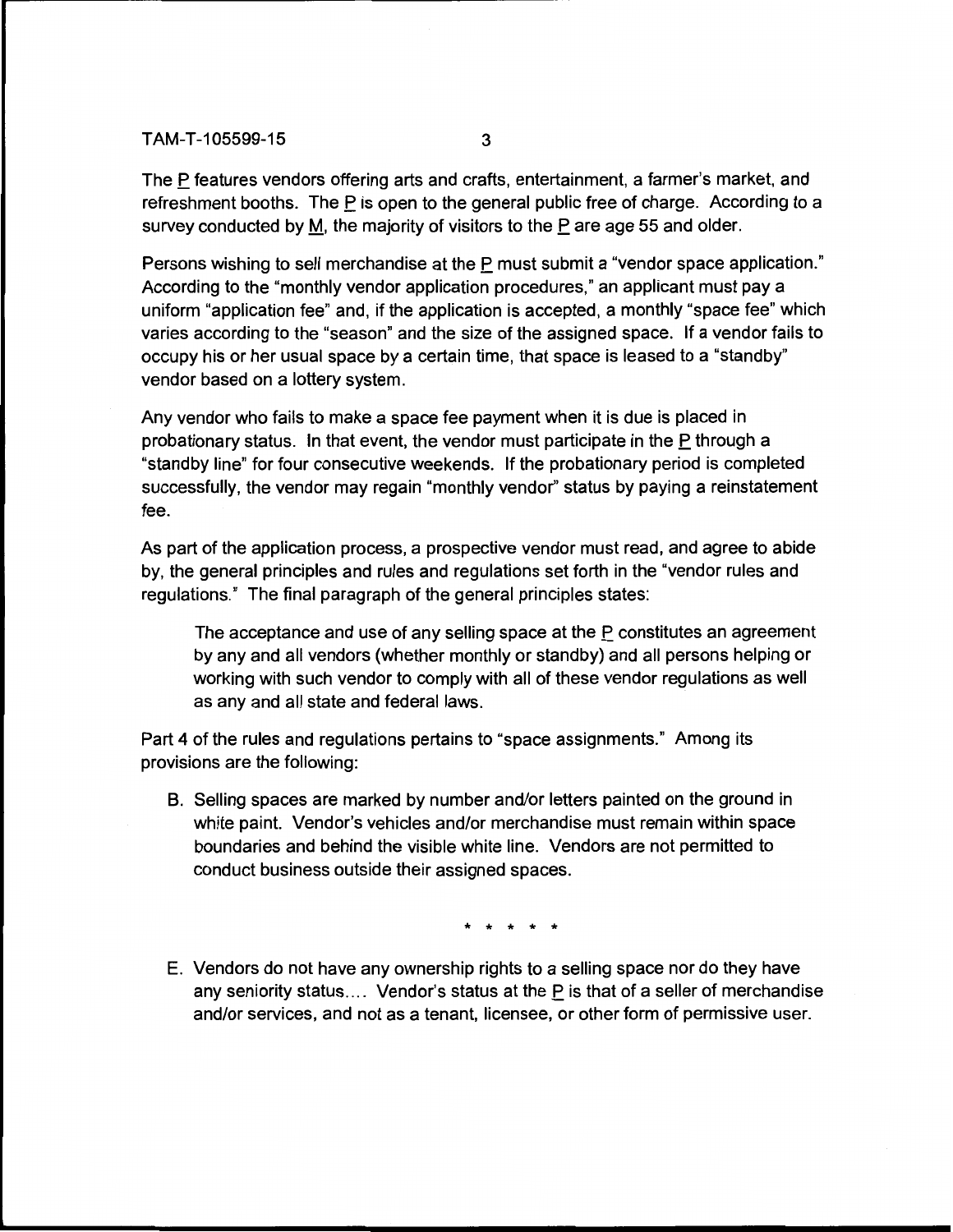Vendors provide their own tents, booths, and equipment, and must timely assemble and disassemble them with their own labor or that of their own contractors.

The P website provides a comprehensive listing of the vendors. Each listing includes the business name of the vendor, merchandise category, merchandise description, booth number (location), vendor's website, phone number, photo, and a link to "email this vendor."

An ATM machine is on site for customer use during the P. M has entered into an ATM placement agreement with an ATM provider under which the provider agrees to place an ATM at a location mutually agreed to with M. The ATM remains the property of the provider. M agrees that the ATM will at all times remain available for use by customers during the P's normal business hours. M receives \$1.50 for each transaction made on the ATM. M authorizes the provider to surcharge \$3.00 per transaction. Under the agreement, M is required to provide and maintain, at its own expense, a business telephone line and operating electrical power outlet at the ATM site.

M operates and manages the P through its own officers, employees, and agents. It employs a full-time manager and executive assistant to oversee the  $\underline{P}$ . In addition:

- M's executive director meets with vendors and decides the space allocation for the vendors.
- The P manager oversees vendor needs and requests.
- The P college liaison manages the maintenance of the P premises with regards to cleanliness, safety and upkeep, parking lots, sidewalks, restrooms, and golf carts, and also supervises automobile parking and addresses traffic control problems.
- The information liaison staffs the information booth and-
	- $\circ$  Answers questions about the P and gives directions and other information;
	- o Assists in daily vendor assignments, collection of money, and box office reports;
	- o Resupplies and maintains the customer information rack;
	- o Maintains the restroom maintenance checklist;
	- $\circ$  Performs activities for P staff and shuttle drivers; and
	- o Exchanges P gift certificates for cash to vendors.
- The P crew leader supervises and patrols assigned lot areas for parking and traffic control, and takes part in the setting up of banners, signs, barricades, cones, trash pickup, traffic and parking control, customer relations, and clean-up of grounds and restrooms.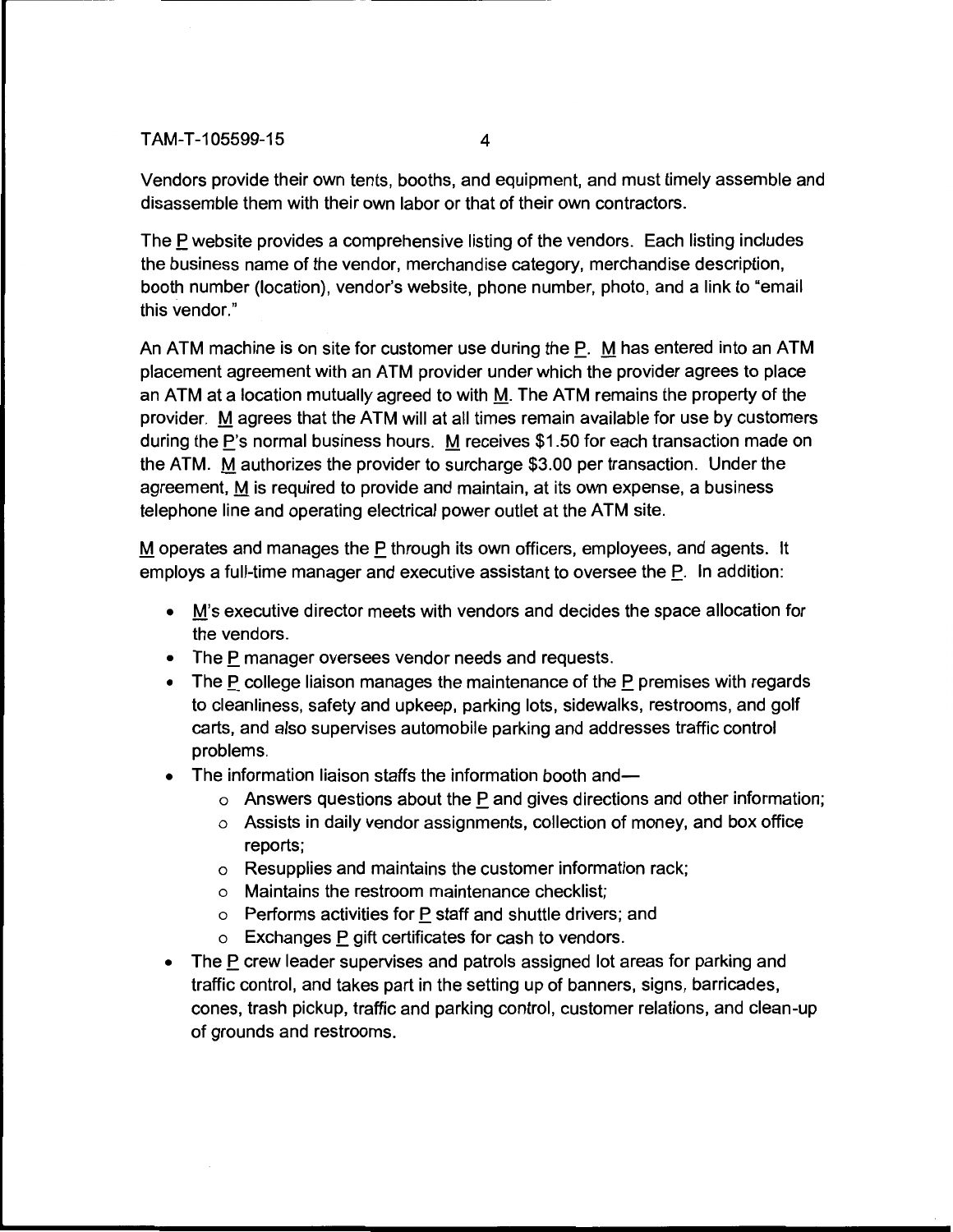• The shuttle/work cart driver operates the shuttle cart or work cart to transport passengers, supplies, and merchandise.

M owns several golf carts that are used by employees to tend to bathrooms, remove trash, and conduct routine maintenance on the P grounds. M also owns several shuttles that are used to carry elderly, handicapped, and other P patrons to and from the parking areas.

N and M have entered into a memorandum of understanding for the purpose of providing indemnification to M in order to ensure that M continues to provide critical contributions and donations to N. Specifically, N agrees to indemnify, defend, and hold harmless M, its officers, agents, and employees from any liabilities, attorney's fees, and costs arising as a consequence of any alleged injury or damage caused by any work or improvements provided by M to N directly or as a result of contributions or donations made by M to N. Nevertheless, M shall remain responsible and liable for injuries or damages caused by M's own operations such as the P.

LAW AND ANALYSIS:

Section 501(a) exempts from federal income tax organizations described in§ 501(c).

Section 501(c)(3) describes organizations organized and operated exclusively for charitable and other specified exempt purposes, no part of the net earnings of which inures to the benefit of any private shareholder or individual.

Section 511(a)(1) imposes a tax for each taxable year on the unrelated business taxable income of every organization described in§ 501(c).

Section 512(a)(1) provides that the term "unrelated business taxable income" means the gross income derived by any organization from any unrelated trade or business regularly carried on by it, less the deductions allowed by Chapter 1 which are directly connected with the carrying on of such trade or business, both computed with the modifications provided in subsection (b).

Section 512(b)(3)(A)(i) excludes from unrelated business taxable income all rents from real property.

Section 513(a) provides that the term "unrelated trade or business" means, in the case of any organization subject to the tax imposed by§ 511, any trade or business the conduct of which is not substantially related (aside from the need of such organization for income or funds or the use it makes of the profits derived) to the exercise or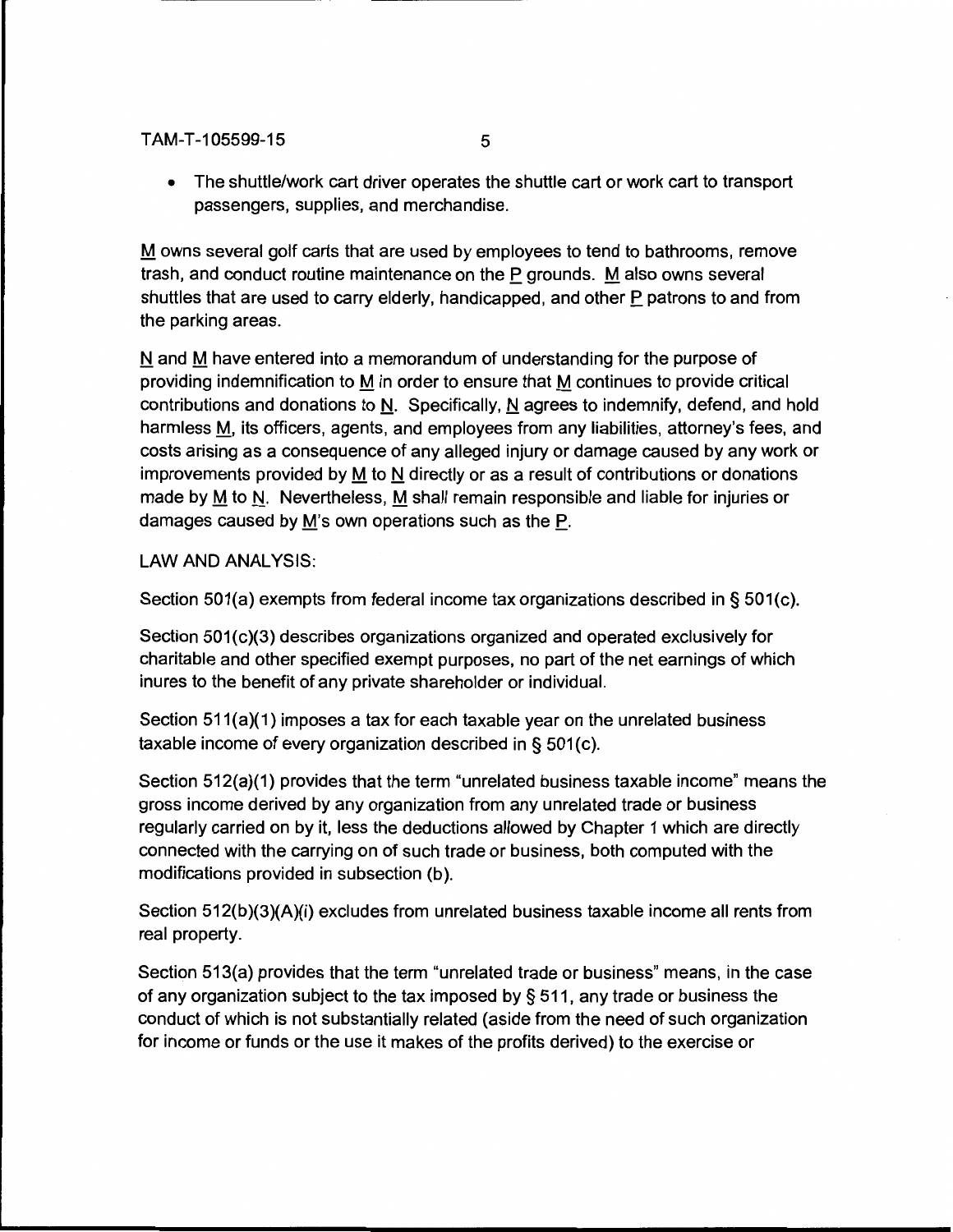performance by such organization of its charitable, educational, or other purpose or function constituting the basis for its exemption under§ 501.

Section 1.501(c)(3)-1(a)(1) of the Income Tax Regulations provides that, in order to be exempt as an organization described in§ 501(c)(3), an organization must be both organized and operated exclusively for one or more of the purposes specified in such section.

Section  $1.501(c)(3)-1(c)(1)$  provides that an organization will be regarded as "operated exclusively" for one or more exempt purposes only if it engages primarily in activities that accomplish one or more of the exempt purposes specified in  $\S 501(c)(3)$ . An organization will not be so regarded if more than an insubstantial part of its activities is not in furtherance of an exempt purpose.

Section  $1.501(c)(3)-1(d)(1)(i)$  includes "charitable" among the list of purposes for which an organization described in§ 501(c)(3) may be organized and operated.

Section 1.501(c)(3)-1(d)(2) provides that the term "charitable" is used in § 501(c)(3) in its generally accepted legal sense, and includes the advancement of education, erection or maintenance of public buildings, monuments, or works, and lessening of the burdens of government.

Section 1.512(b)-1(c)(2)(i) provides that, for taxable years beginning after December 31, 1969, rents from property described in subdivision (ii) of this subparagraph, and the deductions directly connected therewith, shall be excluded in computing unrelated business taxable income.

Section 1.512(b)-1(c)(2)(ii)(a) provides that the rents which are excluded from unrelated business taxable income under§ 512(b)(3)(A) and this paragraph include all rents from real property.

Section 1.512(b)-1(c)(5) provides that, for purposes of this paragraph, payments for the use or occupancy of rooms and other space where services are also rendered to the occupant, such as for the use or occupancy of rooms or other quarters in hotels, boarding houses, or apartment houses furnishing hotel services, or in tourist camps or tourist homes, motor courts, or motels, or for the use or occupancy of space in parking lots, warehouses, or storage garages, does not constitute rent from real property. Generally, services are considered rendered to the occupant if they are primarily for his convenience and are other than those usually or customarily rendered in connection with the rental of rooms or other space for occupancy only. The supplying of maid service, for example, constitutes such service, whereas the furnishing of heat and light,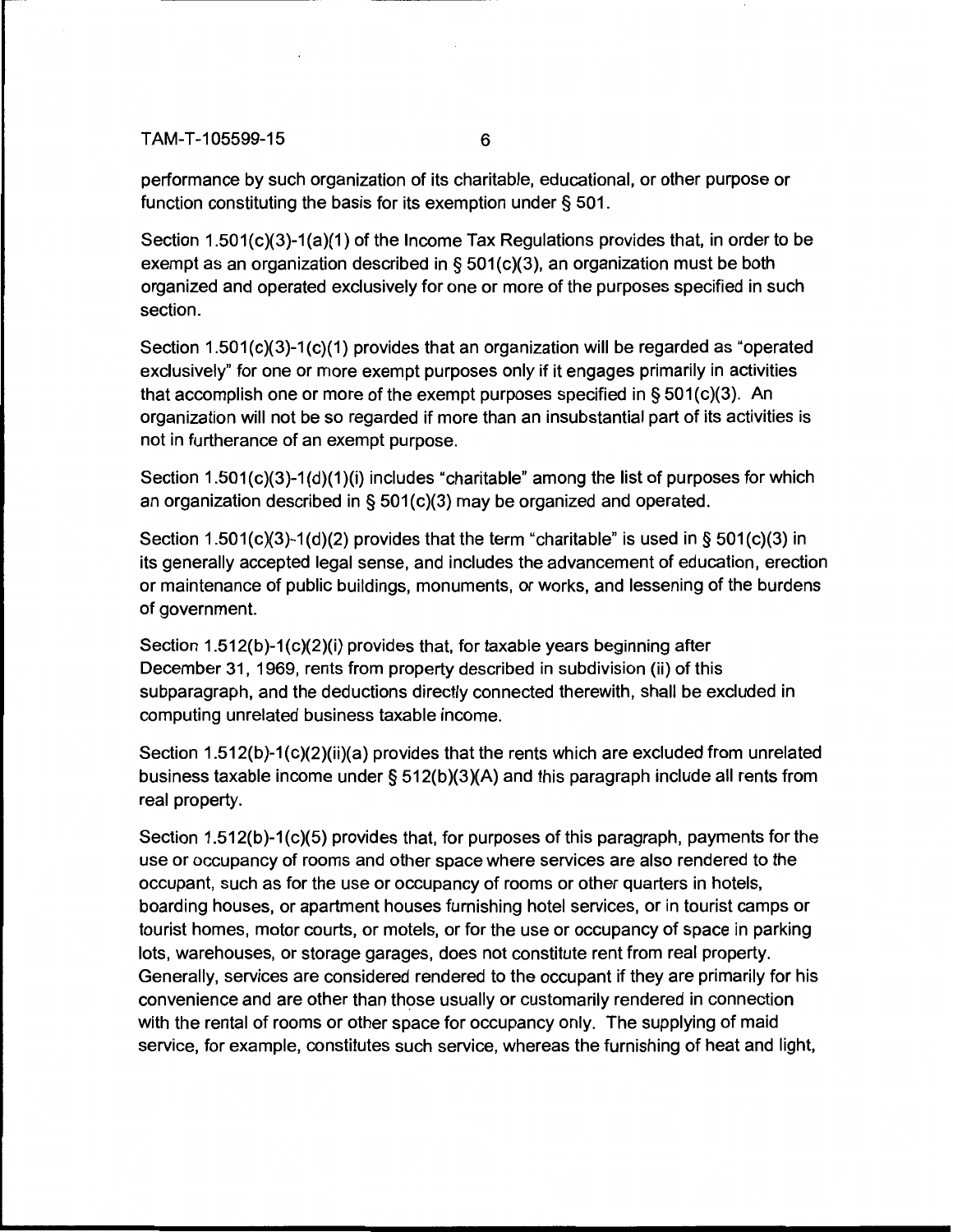the cleaning of public entrances, exits, stairways, and lobbies, the collection of trash, etc., are not considered as services rendered to the occupant.

Section 1.513-1 (a) provides that the term "unrelated business taxable income" means the gross income derived by an organization from any unrelated trade or business regularly carried on by it, less the deductions and subject to the modifications provided in § 512. Section 513 specifies, with certain exceptions, that the phrase "unrelated trade or business" means, in the case of an organization subject to the tax imposed by § 511, any trade or business the conduct of which is not substantially related (aside from the need of such organization for income or funds or the use it makes of the profits derived) to the exercise or performance by such organization of its charitable, educational, or other purpose or function constituting the basis for its exemption under § 501. Therefore, unless one of the specific exceptions of § 512 or 513 is applicable, gross income of an exempt organization subject to the tax imposed by§ 511 is includible in the computation of unrelated business taxable income if: (1) it is income from a trade or business; (2) such trade or business is regularly carried on by the organization; and (3) the conduct of such trade or business is not substantially related (other than through the production of funds) to the organization's performance of its exempt functions.

Section 1.513-1(b) provides that, for purposes of § 513, the term "trade or business" has the same meaning it has in § 162, and generally includes any activity carried on for the production of income from the sale of goods or performance of services.

Section 1.513-1(c)(1) provides that, in determining whether trade or business from which a particular amount of gross income derives is "regularly carried on" within the meaning of§ 512, regard must be had to the frequency and continuity with which the activities productive of the income are conducted and the manner in which they are pursued. This requirement must be applied in light of the purpose of the unrelated business income tax to place exempt organization business activities upon the same tax basis as the nonexempt business endeavors with which they compete. Hence, for example, specific business activities of an exempt organization will ordinarily be deemed to be "regularly carried on" if they manifest a frequency and continuity, and are pursued in a manner, generally similar to comparable commercial activities of nonexempt organizations.

Section  $1.513-1(c)(2)$  provides that the conduct of year-round business activities for one day each week would constitute the regular carrying on of a trade or business. Thus, the operation of a commercial parking lot on Saturday of each week would be the regular conduct of a trade or business.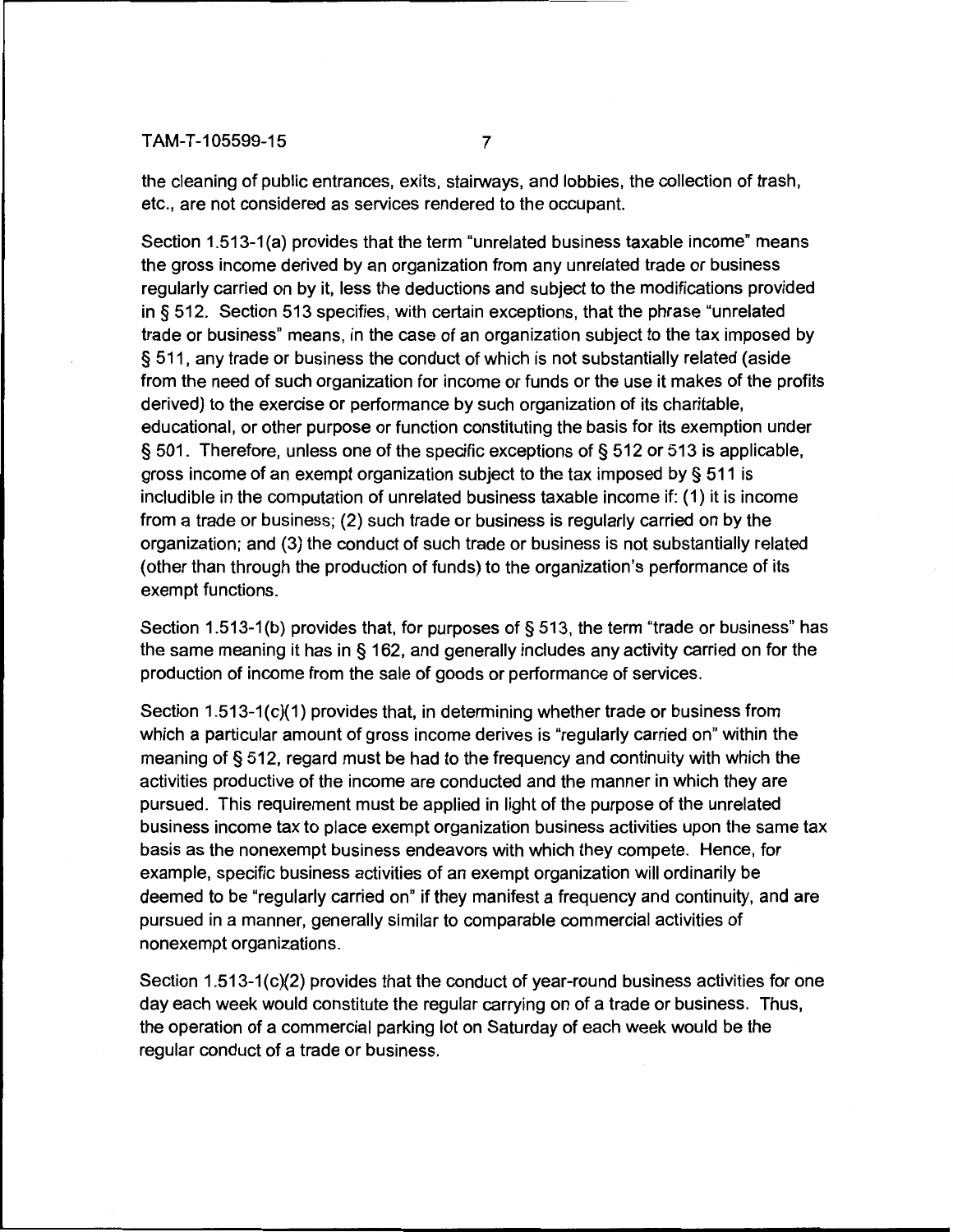Section 1.513-1(d)(1) provides that gross income derives from "unrelated trade or business" within the meaning of§ 513(a), if the conduct of the trade or business which produces the income is not substantially related (other than through the production of funds) to the purposes for which exemption is granted. The presence of this requirement necessitates an examination of the relationship between the business activities which generate the particular income in question—the activities, that is, of producing or distributing the goods or performing the services involved-and the accomplishment of the organization's exempt purposes.

Section 1.513-1 (d)(2) provides that trade or business is "related" to exempt purposes, in the relevant sense, only where the conduct of the business activities has causal relationship to the achievement of exempt purposes (other than through the production of income); and it is "substantially related," for purposes of§ 513, only if the causal relationship is a substantial one. Thus, for the conduct of trade or business from which a particular amount of gross income is derived to be substantially related to purposes for which exemption is granted, the production or distribution of the goods or the performance of the services from which the gross income is derived must contribute importantly to the accomplishment of those purposes. Where the production or distribution of the goods or the performance of the services does not contribute importantly to the accomplishment of the exempt purposes of an organization, the income from the sale of the goods or the performance of the services does not derive from the conduct of related trade or business. Whether activities productive of gross income contribute importantly to the accomplishment of any purpose for which an organization is granted exemption depends in each case upon the facts and circumstances involved.

Rev. Rul. 59-310, 1959-2 C.B. 146, concerns an organization that was formed to establish, maintain, and operate a public swimming pool, playground, and other recreational facilities for the children and other residents of the community. Residents of the community making use of the facilities consist principally of low-income groups who are unable to pay the cost of privately sponsored recreation facilities for themselves and their children. The funds of the association are raised by public subscription with the exception of small amounts derived from nominal charges made for admission to the swimming pool. Funds are used to pay for the cost of construction of facilities and for operating expenses. The ruling concludes that, insofar as the property and its uses are dedicated to members of the general public of the community and are charitable in that they serve a generally recognized public purpose which tends to lessen the burdens of government, the organization is exclusively charitable within the meaning of  $\S$  501(c)(3).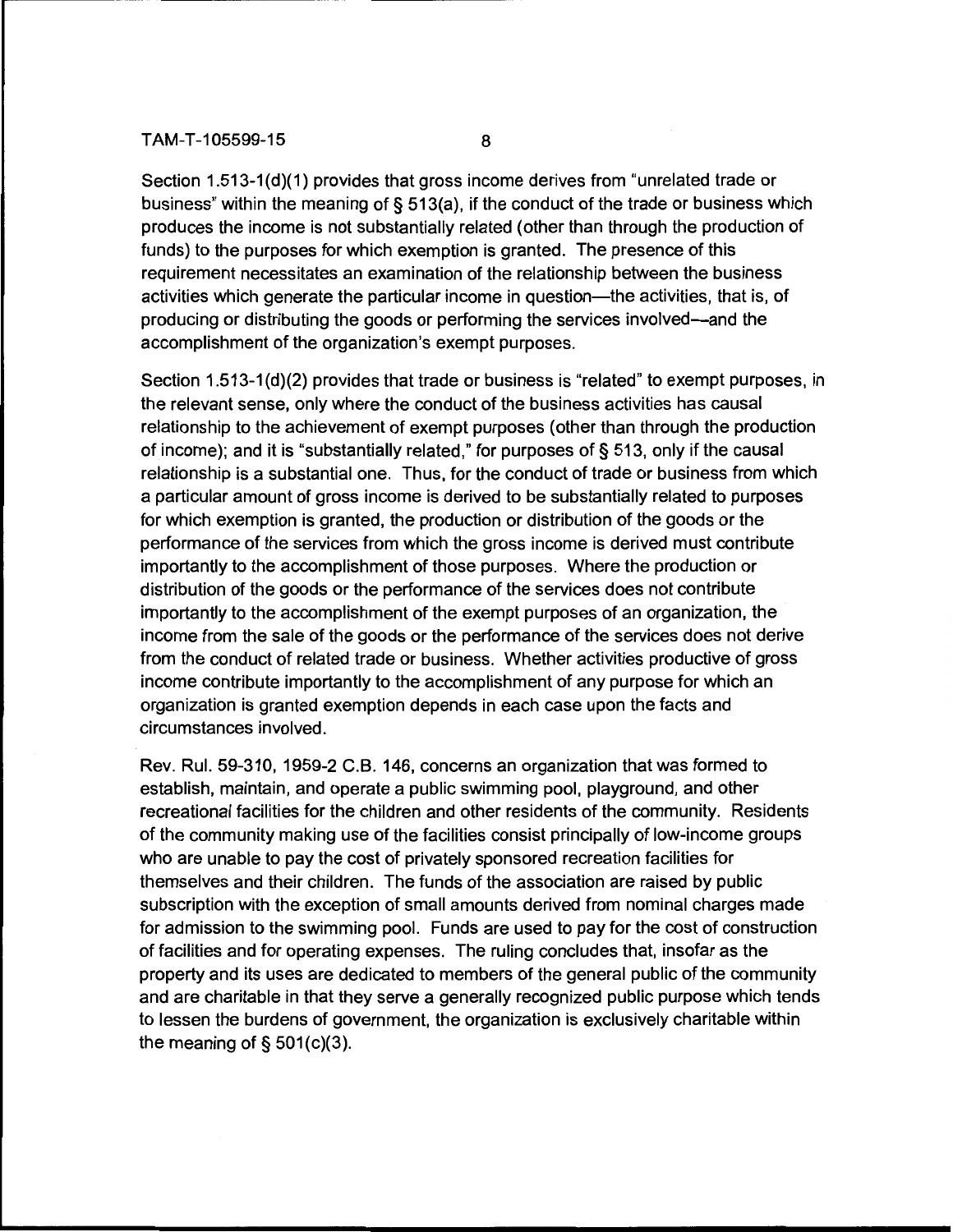Rev. Rul. 67-218, 1967-2 C.B. 213, concerns an organization, subject to the tax imposed by§ 511, that holds title to a pipeline system consisting of right-of-way interests in land, pipelines buried in the ground, pumping stations, equipment, and other appurtenant property. The organization leases the system to an operating company and collects rents therefrom. As to whether the income derived from the lease of the pipeline system is rent within the exception provided by §  $512(b)(3)$ , it is reasoned that the easement giving right-of-way interests in the land constitutes real property. Consequently, it is held that the income derived from a lease of the pipeline system constitutes rent from real property (including personal property leased with the real property) within the meaning of§ 512(b)(3).

Rev. Rul. 69-178, 1969-1 C.B. 158, concerns an organization that owns a meeting hall and that permits its members and outside individuals and groups to use the hall for a fee. The individuals or groups normally use the facilities for a single afternoon or evening, but, at most, for periods of two or three days. The agreement to use the facilities is usually verbal, and only utilities and janitorial services are provided. Since the charges in this case are made for the use and occupancy of space in real property and only utilities and janitorial services are provided, it is held that the receipts constitute rents from real property excludable from unrelated business taxable income under§ 512(b)(3). The fact that the use is only for short periods of time does not destroy the character of the receipts.

Rev. Rul. 75-198, 1975-1 C.B. 157, concerns an organization formed to serve the recreational, intellectual, social, physical, and health needs of senior citizens, primarily age 65 and over, in a particular community. The organization has established a service center to provide information, referral, and counseling services relating to health care, housing, education, finances, and employment. The center provides recreational activities such as dances, picnics, and card games. It is used as a meeting place where senior citizens can just sit and talk. All recreational facilities are uniquely suited to the needs of the elderly. The ruling states that the satisfaction of the special needs of the elderly (including suitable housing, physical and mental health care, civic, cultural, and recreational activities, and an overall environment conducive to dignity and independence, all specially designed to meet the needs of the aged) contributes to the prevention and elimination of the causes of the unique forms of "distress" to which the aged, as a class, are highly susceptible and may, in the proper context, constitute charitable purposes or functions even though direct financial assistance in the sense of relief of poverty may not be involved. The ruling concludes that the organization relieves the distress of the elderly by providing them with specialized recreational activities, and by counseling them on health care, housing, financial security, education,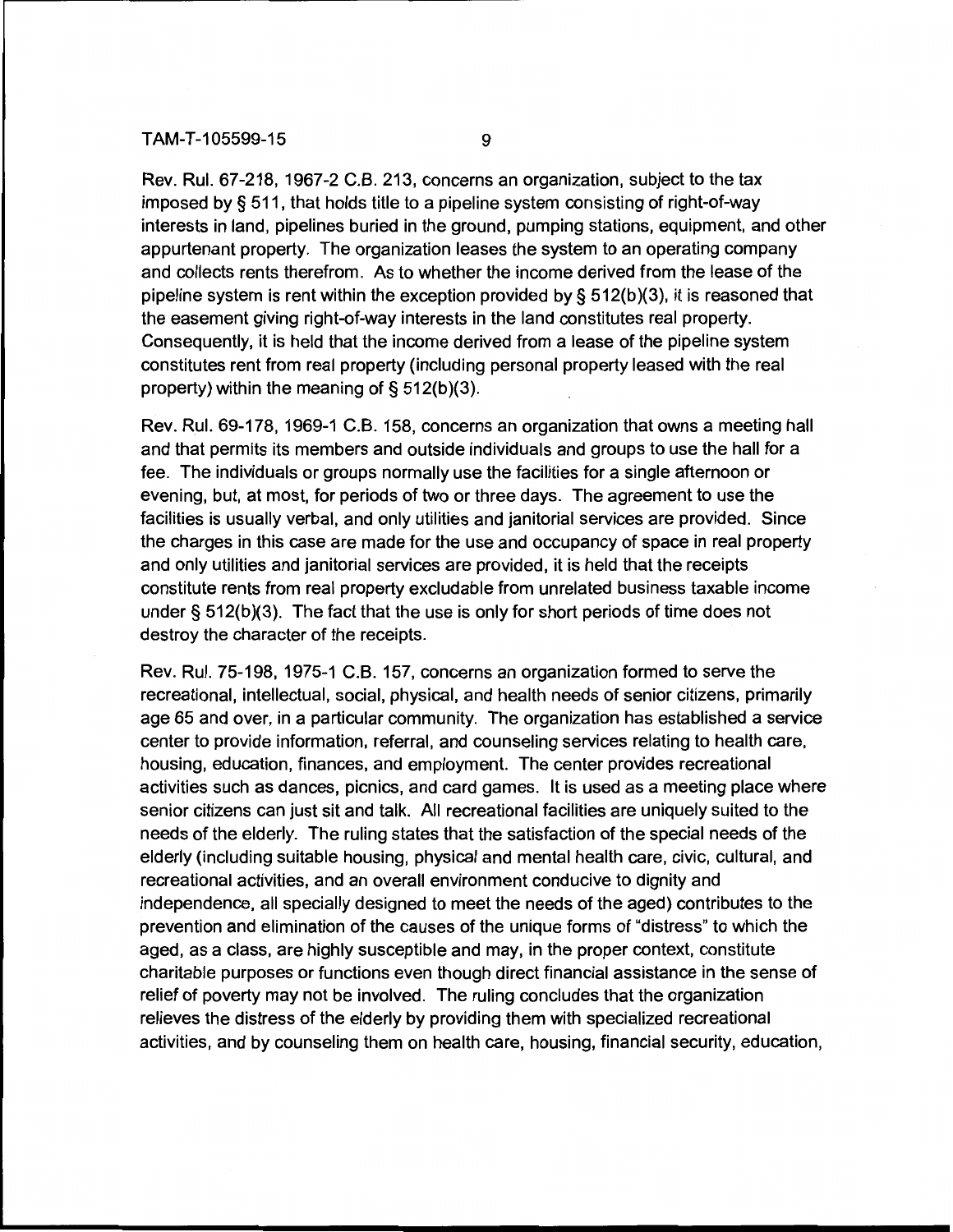and employment. Accordingly, the organization is operated exclusively for charitable purposes within the meaning of§ 501(c)(3).

Rev. Rul. 77-246, 1977-2 C.B. 190, concerns an organization formed for the purpose of providing low cost transportation services to senior citizens and handicapped persons of a particular community. The organization owns and operates a bus which makes frequent daily trips to transport senior citizens and handicapped persons to downtown shopping areas and medical facilities. Public transportation is otherwise unavailable or inadequate for these members of the community, who must be able to show proof of age or handicap. The ruling recognizes that the elderly and the handicapped, because of advanced age or disability, encounter forms of distress aside from financial considerations, and concludes that providing the elderly and the handicapped with necessary transportation within the community is an activity directed toward meeting the special needs of these charitable classes of individuals.

Rev. Rul. 80-297, 1980-2 C.B. 196, concerns a school that is exempt from federal income tax under § 501(c)(3). The school's facilities include tennis courts and dressing rooms which are used in the school's educational programs during the regular academic year. The ruling posits two situations. In Situation 1, the school operates a tennis club for ten weeks during the summer. For a fee, the public is invited to join the club and use the school's tennis courts and dressing rooms during designated periods. Two employees of the school's athletic department conduct the affairs of the club, including collecting membership fees and scheduling court time. The net income of the club is used for the exempt purposes of the school. In Situation 2, the school makes the facilities available to an unrelated individual for ten weeks at a fixed fee which does not depend, in whole or in part, on the income or profits derived from the leased property. The individual forms a tennis club and hires employees to administer the affairs of the club. Under these circumstances, it is determined that furnishing tennis facilities in the manner described does not have a substantial causal relationship to the achievement of the school's exempt educational purpose. Thus, the school's furnishing of its tennis facilities in both situations is unrelated trade or business under§ 513. Furthermore, in Situation 1, the school furnishes more than just its facilities. It operates the tennis club through its own employees, who perform substantial services for the participants in the tennis club. Accordingly, income from the school's furnishing of its tennis facilities through the operation of a tennis club in the manner described is not excluded from unrelated business taxable income as rents from real property under§ 512(b)(3) and § 1.512(b)-1(c)(5). In Situation 2, on the other hand, the school furnishes its tennis facilities to an unrelated individual without services for a fee that does not depend in whole or in part on the income or profits derived from the leased property. Accordingly,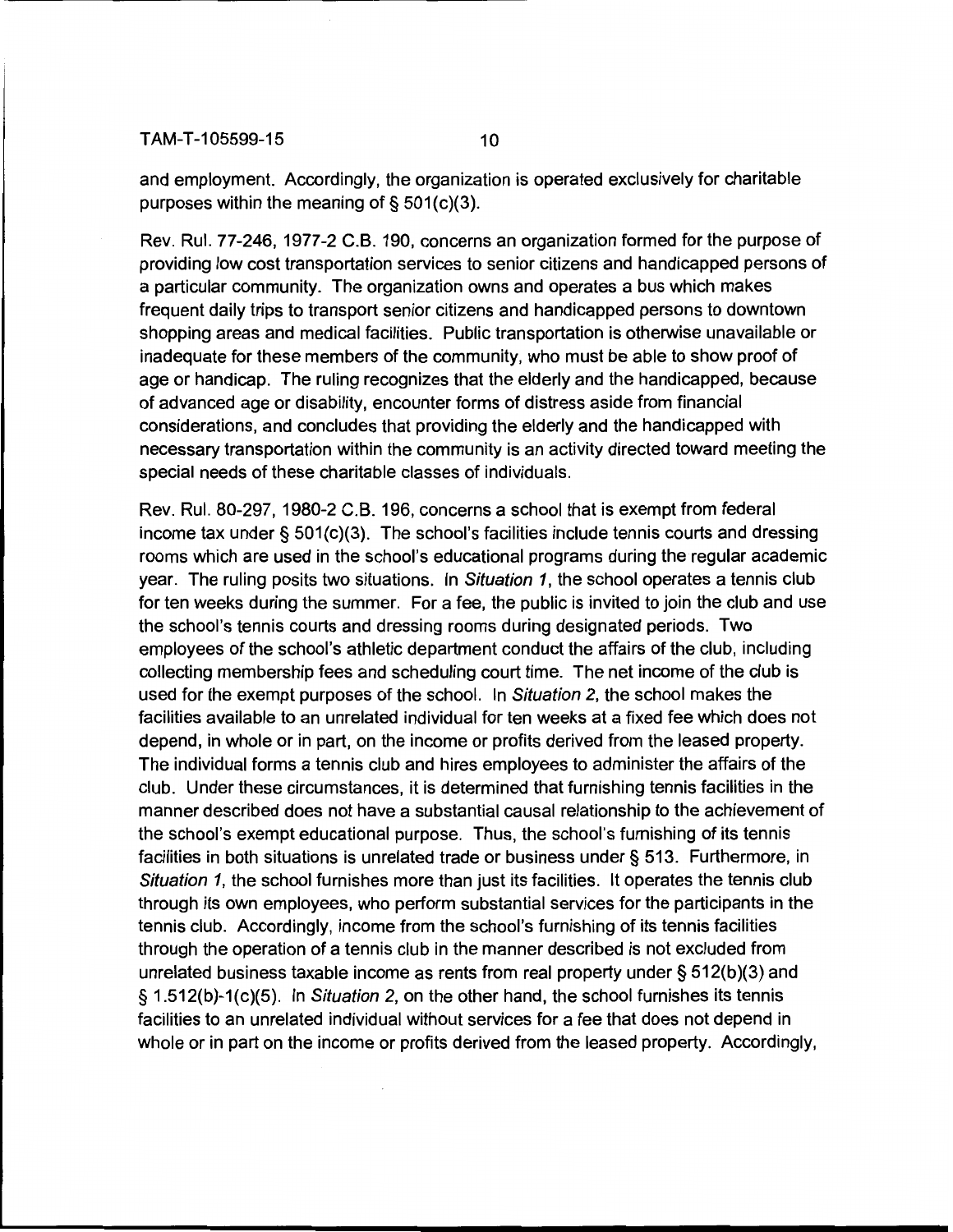income from the school's furnishing of its tennis facilities through an individual operator is excluded from unrelated business taxable income as rents from real property under § 512(b)(3) and§ 1.512(b)-1(c)(5).

Rev. Rul. 80-298, 1980-2 C.B. 197, concerns a university that is exempt from tax under § 501 (c)(3). The university's facilities include a stadium that the university uses in its physical education program and intramural and intercollegiate sports program. In addition, for a fixed fee, the university permits a professional football team to use the stadium for practice during several months of the year. Under the lease agreement with the professional football team, in addition to heat, light, and water, the university is responsible for maintaining the playing surface and all other grounds maintenance. It also provides dressing room, linen, and stadium security services for the team. Security services include crowd and traffic control, guarding the stadium, and maintaining the privacy of practice sessions. Under these circumstances, it was determined that the lease of the stadium to the professional football team in the manner described is a trade or business, regularly carried on, that does not have a substantial causal relationship to the achievement of the university's exempt purposes. Accordingly, it is held that the leasing of the stadium is an unrelated trade or business under§ 513. Furthermore, by providing extensive grounds and playing field maintenance, dressing room linens, and stadium and dressing rooms pursuant to the lease, the university is furnishing substantial services for the convenience of the lessee that go beyond those usually rendered in connection with the rental of space for occupancy only. Accordingly, income from the university's leasing of its stadium to a professional football team is not excluded from unrelated business taxable income as rents from real property under § 512(b)(3) and§ 1.512(b)-1(c)(5).

Rev. Rul. 85-2, 1985-1 C.B. 178, concerns an organization that was created and is operated for the sole purpose of providing legal counsel and training to volunteers who serve as guardians ad litem in juvenile court dependency and deprivation proceedings. The law of the state in which the organization is incorporated authorizes, and the local court's rules of practice require, the appointment of a guardian ad litem to represent a child's interest in a proceeding relating to child abuse. For several years prior to the implementation of the volunteer program, the court appointed and paid attorneys to serve as guardians ad litem. The court was experiencing problems in the appointment of attorneys and decided to initiate the volunteer program. Under these circumstances, the ruling holds that the organization qualifies for exemption under§ 501(c)(3) because its activities lessen the burdens of government within the meaning of  $\S$  1.501(c)(3)- $1(d)(2)$ . A determination of whether an organization is lessening the burdens of government requires consideration of whether the organization's activities are activities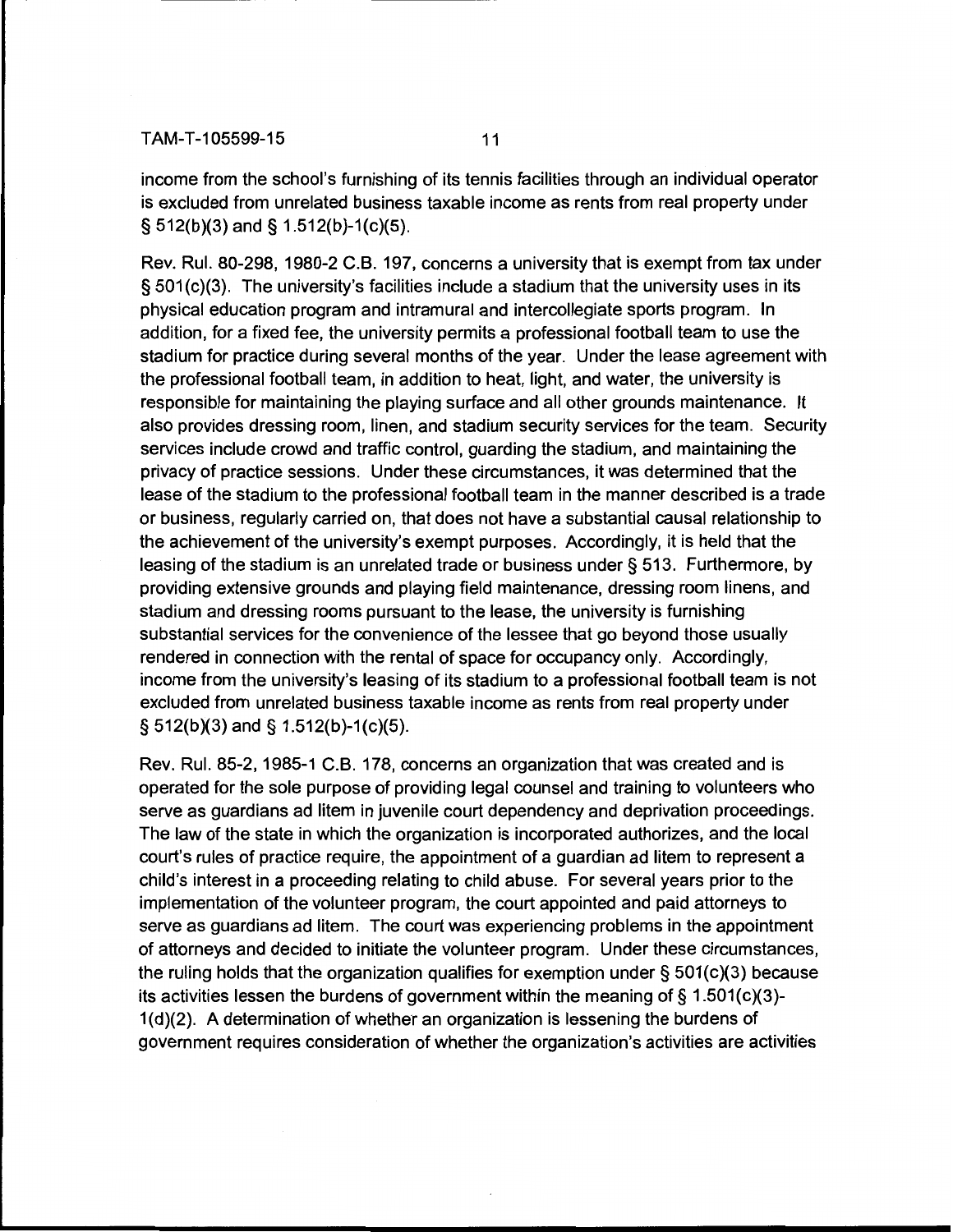that a governmental unit considers to be its burdens, and whether such activities actually "lessen" such governmental burden. To determine whether an activity is a burden of government, the question to be answered is whether there is an objective manifestation by the government that it considers such activity to be part of its burden. The fact that an organization is engaged in an activity that is sometimes undertaken by the government is insufficient to establish a burden of government. Similarly, the fact that the government or an official of the government expresses approval of an organization or its activities is also not sufficient to establish that the organization is lessening the burdens of government. To determine whether the organization is actually lessening the burdens of government, all of the relevant facts and circumstances must be considered. A favorable working relationship between the government and the organization is strong evidence that the organization is actually lessening the burdens of the government.

In Living Faith v. Comm'r, 950 F.2d 365 ( $7<sup>th</sup>$  Cir. 1991), a nonprofit organization that operates restaurants and health food stores in accordance with the doctrines of the Seventh-day Adventist Church appealed the decision of the Tax Court which had held that the organization operated for a substantial commercial purpose (considering such factors as the particular manner in which an organization's activities are conducted, the commercial hue of the activities, competition with commercial firms, and the existence and amount of annual or accumulated profits) and, thus, did not qualify for exemption under§ 501(c)(3). On appeal, the organization argued that the Tax Court had relied unduly on an analysis of the organization's activities and had given insufficient weight to assertions of religious purpose made in good faith on behalf of the organization. The organization asserted that good health is an especially important component of the Seventh-day Adventist Church, and that its restaurant and health food store operation furthers this exempt purpose. In affirming the decision of the Tax Court, the appeals court answered that, while an organization's good faith assertion of an exempt purpose is relevant to the analysis of tax-exempt status, such assertions are not self-justifying and cannot be dispositive. Rather, an organization's purposes may be inferred from its manner of operations. Thus, while keeping in mind the organization's good faith assertion of a religious purpose, the court went on to examine the organization's activities and manner of operations and concluded that the organization operates with a substantial commercial purpose, and is therefore not entitled to§ 501(c)(3) tax-exempt status.

Issue 1: Whether the operation of the  $P$  is substantially related to  $M$ 's exempt purpose within the meaning of § 513.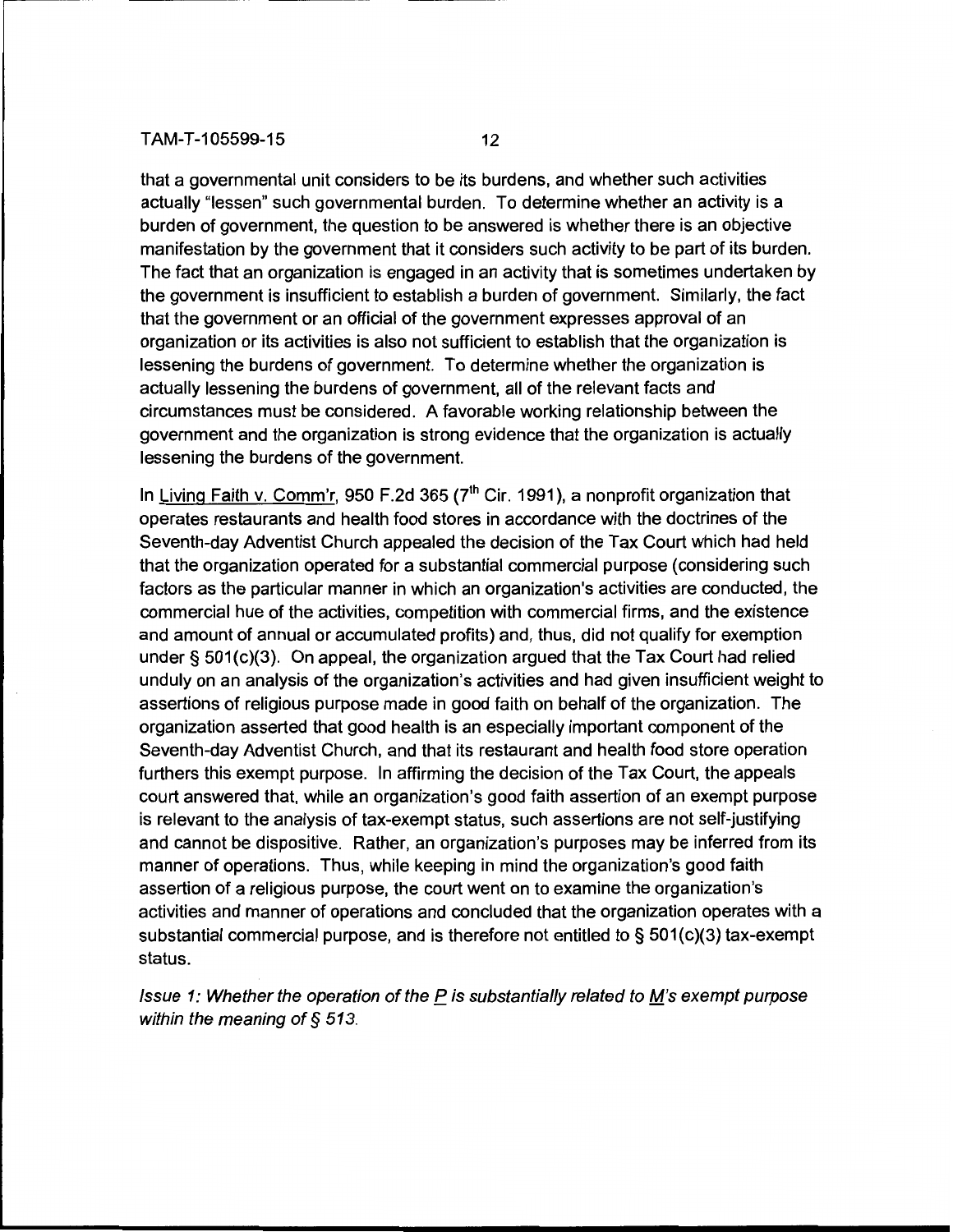M is recognized as exempt from federal income tax as an organization described in § 501(c)(3). Section 511(a) imposes a tax on the unrelated business taxable income of organizations described in § 501 (c). Section 512(a) provides that the term "unrelated business taxable income" means the gross income derived by an organization from an unrelated trade or business (as defined in § 513) regularly carried on by it, less the deductions allowed, computed with the modifications provided in§ 512(b). Section 513(a) provides that the term "unrelated trade or business" means any trade or business the conduct of which is not substantially related (aside from the need of such organization for income) to the exercise or performance by such organization of its charitable, educational, or other purpose constituting the basis for its exemption under § 501.

Unless one of the specific exceptions of§ 512 or 513 applies, gross income of an exempt organization is includible in the computation of unrelated business taxable income if: (1) it is income from a trade or business; (2) such trade or business is regularly carried on by the organization; and (3) the conduct of such trade or business is not substantially related (other than through the production of funds) to the organization's performance of its exempt functions.

The Examinations agent takes the position that the operation of the P is a trade or business, regularly carried on, that is not substantially related to the performance of M's exempt functions.  $M$ , in turn, does not dispute that the P is a trade or business that is regularly carried on. M contends, however, that the operation of the P is substantially related to its exempt purposes in three respects.

# **Recruiting**

First, M states that the P contributes importantly to its exempt purposes by drawing potential student recruits and donors to the N campus, thereby serving to develop civic support for the benefit of N and to endear N to its alumni and others as potential volunteers, contributors, and supporters.

However, as the court in Living Faith. Inc. v. Comm'r observed, a merely speculative assertion that an activity is in furtherance of exempt purposes is neither self-justifying nor dispositive, and that an organization's purposes may be inferred from its activities and manner of operations. Significantly, we find nothing on the P website or in advertisements of the P that does anything more than mention that the funds raised at the P are used to provide student scholarships and to fund other programs and projects at N. Thus, aside from crediting the P with generating funds, M's own communications provide little support for its assertions that public attendance at the P serves to "develop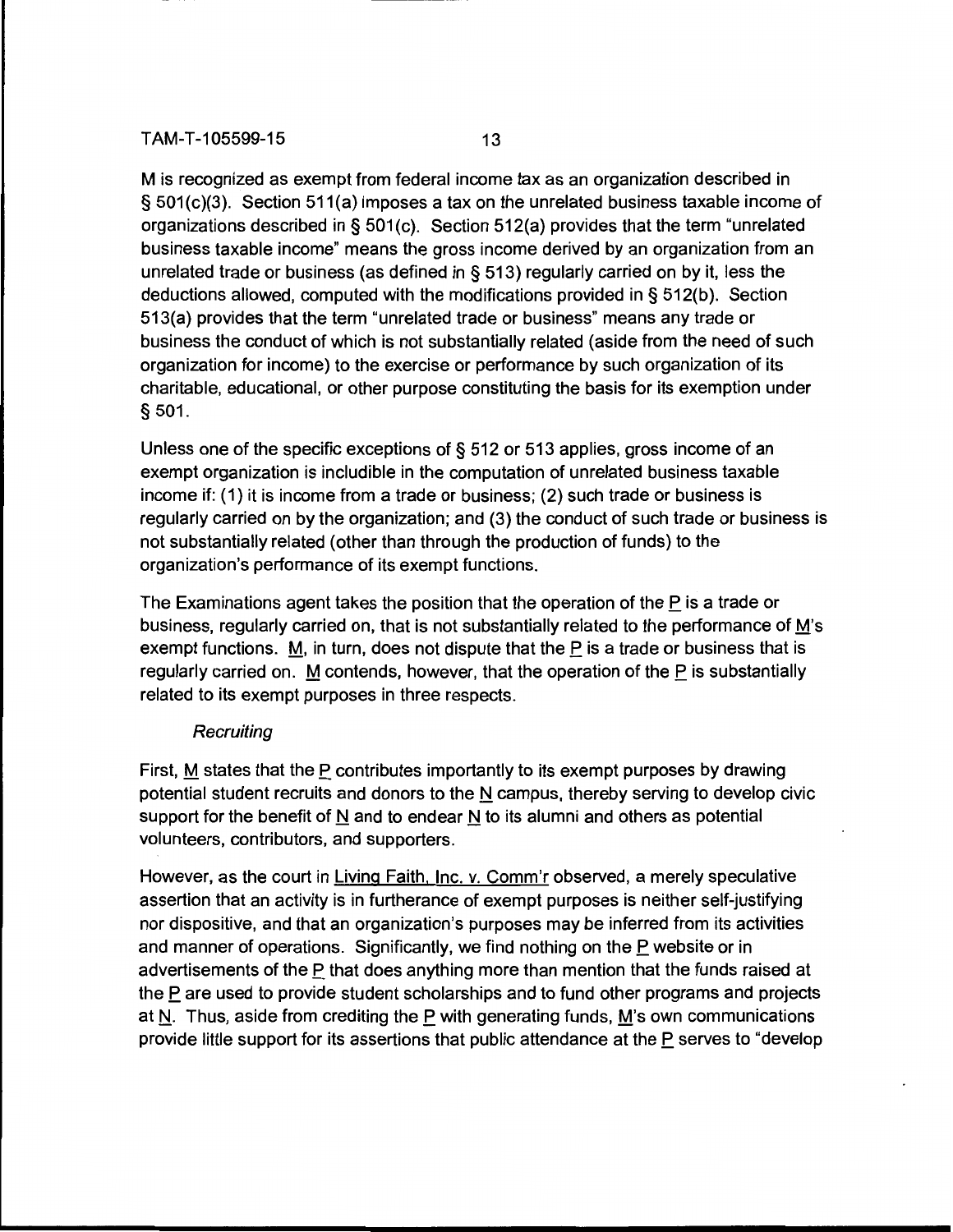civic support" (other than funding), "increase the size of the student population interested in N," or "endear the College to its alumni and others."

Even if we were to grant the possibility of a positive correlation between the  $\underline{P}$  and an increase in admission of students to N or in the terms of endearment among alumni,  $\underline{M}$ has made no showing that such correlation (as opposed to the mere raising of additional funds by the operation of the P) contributes importantly or is substantially related to its exempt purpose of developing and maintaining an alumni association for  $\underline{N}$ and providing financial and civic support for the benefit of N

### Lessening the Burdens of Government

Second, M states that the P lessens the burdens of government because  $N$  is a governmental entity. Revenue Ruling 85-2 applies a two-part test to determine whether an organization is lessening the burdens of government. First, the organization must perform an activity that the governmental unit itself considers to be a governmental burden. Second, such activity must actually lessen the burden of the governmental unit.

Applying the analysis and factors discussed in Rev. Rul. 85-2, we do not find that  $N$ considers the P to be its burden. M maintains that N's memorandum of understanding with  $M$  as to the conduct of the  $P$  on the  $N$  campus reflects an objective manifestation by N that it considers the operation of the  $P$  to be its burden. M does not explain, and we fail to see, how that memorandum  $-$  essentially, an indemnification agreement  $$ conveys that N considers the P to be its burden. Further, N does not control  $\underline{M}$ . The president of the community college district that comprises  $N$  may appoint only two of M's ten directors, and has approval rights over only certain actions taken by the board. In addition, N takes no part in the operation of the  $P$ . Moreover, unlike the situation in Rev. Rul. 85-2 in which the organization assumed responsibility for an activity previously conducted by, and required of, the governmental unit,  $N$  has never engaged in the operation of a P. The P is not an activity required by  $N$  or the community college district. Finally, M receives no funding from  $N$ . The mere fact that M expends its earnings from the P in support of N does not establish the operation of the P as a governmental burden.

 $M$  states that the P furthers a charitable purpose like the operation of the public swimming pool, playground, and recreation facilities described in Rev. Rul. 59-310. In that ruling, an organization that was formed to establish, maintain, and operate recreational facilities for the children and other residents of the community - particularly those residents who are unable to pay the cost of privately sponsored recreation facilities – was found to be charitable within the meaning of  $\S$  501(c)(3) insofar as the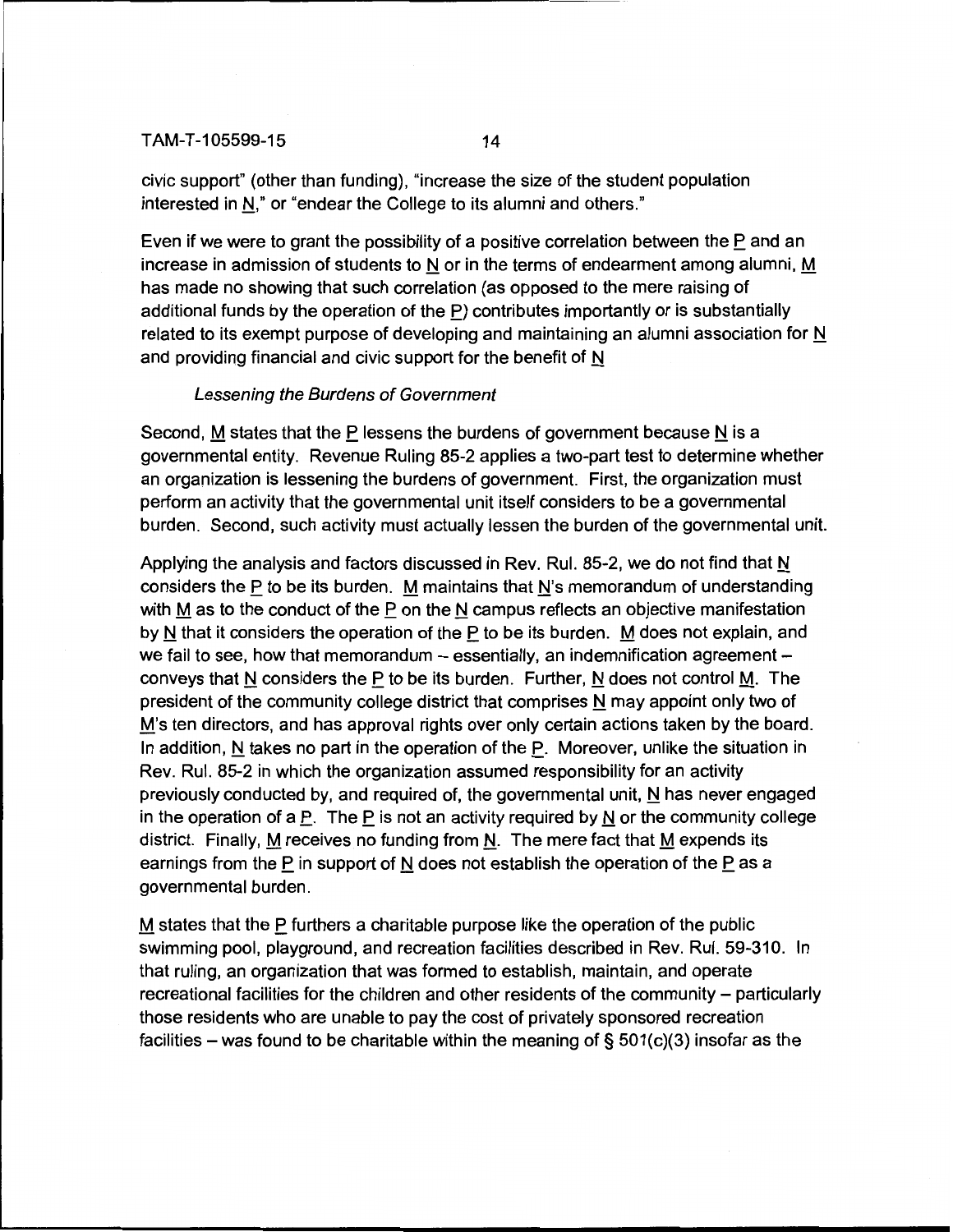property and its uses are dedicated to members of the general public and serve a generally recognized public purpose which tends to lessen the burdens of government. While government commonly provides public swimming pools, playgrounds, and other recreation facilities for its residents at taxpayer expense, such that an organization which provides such facilities from its own funds can be said to lessen the burdens of government, a sales event, like the  $P$ , does not have the characteristics of those public services or facilities that are normally the burden of government.

## Relieving the distress of the elderly

Finally, M states that the P is substantially related to M's exempt purpose because the  $\underline{P}$ serves the charitable purpose of relieving the distress of the elderly.  $M$  has conducted a survey that shows that a majority of the visitors to the  $P$  are age 55 and over. M cites Rev. Rul. 77-246 for the proposition that "the elderly and the handicapped, because of advanced age or disability, encounter forms of distress aside from financial considerations." M maintains that the P serves the area's elderly population as a meeting place for social purposes where older residents of the community and visitors may meet and congregate. M states that the entertainment and musical performances that occur at the P further the charitable purpose of relieving the distress of the elderly.

The organization described in Rev. Rul. 77-246 is organized and operated exclusively for the charitable purpose of relieving the distress of the elderly. By providing necessary transportation for the elderly and handicapped of the community, transportation that otherwise would be unavailable or inadequate, the organization described in the revenue ruling is clearly engaged in activities that meet a special need of the elderly and disabled. By contrast, M has failed to demonstrate that the activities of the P are directed toward meeting any special needs of the elderly.  $M$  fails to identify any "special need" of the elderly that the  $P$  is supposed to address. For instance, M does not claim that, absent the P, elderly members of the community would suffer from social isolation. Although elderly persons may choose to socialize at the  $P$ , there is no indication that the  $P$  is conducted for their particular benefit or to serve their particular needs. The fact that the elderly find the P conducive to socializing is insufficient to establish a substantial causal relationship between conduct of the P and the now asserted purpose of relieving the distress of the elderly. At most, the relationship is both an accidental and incidental consequence of the  $\underline{P}$ 's activities. Insofar as  $\underline{M}$  would have us regard the  $P$  as a social meeting place for the elderly, the analysis in Rev. Rul. 75-198 is instructive. That ruling concerned a senior center that was formed to serve the specific recreational, intellectual, social, physical, and health needs of the elderly. It provides specialized recreational activities and counseling in a facility uniquely suited to the needs of the elderly. By contrast, the activities at the  $P$  that  $M$  claims relieve the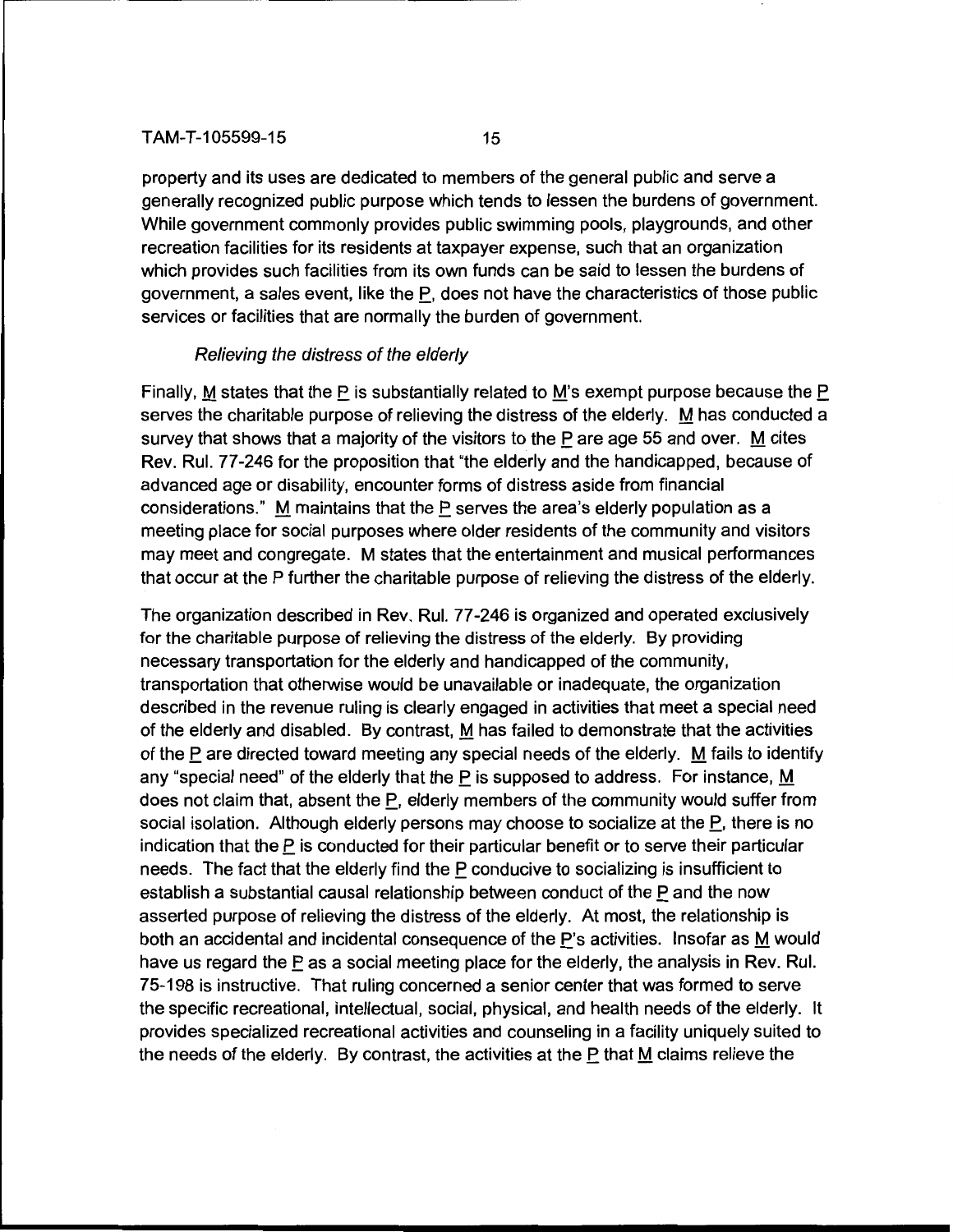distress of the elderly  $-$  the parking lot shuttles and the entertainment programs  $-$  are not specifically tailored to the needs of the elderly, but are available to anyone in attendance. Moreover, the organization in Rev. Rul. 75-198 not only served as a meeting place for the elderly, but also provided information and counseling services for the elderly. We are unaware of any activities at the P that are specifically directed at serving the needs of the elderly.

For the conduct of the P to be substantially related to M's exempt purposes, it must contribute importantly to those purposes other than through the production of income [emphasis added]. Section 1.513-1(d)(2). While the operation of the  $P$  produces income that enables M to accomplish its exempt purposes,  $M$  has not shown that the operation of the  $P$  otherwise contributes importantly to an exempt purpose. Consequently, we conclude that the operation of the  $\underline{P}$  is not substantially related to  $\underline{M}$ 's exempt purpose, but is, instead, an unrelated trade or business within the meaning of § 513.

## Issue 2: Whether the fees paid to  $M$  by  $P$  vendors constitute rents from real property within the meaning of  $\S$  512(b)(3)(A)(i).

Having concluded that the operation of the P is an unrelated trade or business within the meaning of § 1.513-1(d) and regularly carried on, the fees paid to  $M$  by P vendors would be considered unrelated business taxable income under§ 512(a)(1) unless excluded by one of the modification provisions under  $\S 512(b)$ . Section  $512(b)(3)$ excludes all rents from real property from unrelated business taxable income.  $M$ contends that revenue from the P constitutes rents from real property within the meaning of  $\S$  512(b)(3).

The term "rent" is not defined in the code. Black's Law Dictionary (9<sup>th</sup> ed. 2009) defines "rent" as "consideration paid, usually periodically, for the use or occupancy of property (esp. real property)." Under the P rules and regulations, a vendor is treated as "a seller of merchandise and/or services, and not as a tenant, licensee, or other form of permissive user" of property. Nevertheless, M states that its arrangement with  $\underline{\mathsf{P}}$ vendors is comparable to the one described in Rev. Rul. 69-178, in which payments made under a verbal agreement to use a meeting hall for a single afternoon were determined to constitute rents from real property. Further, M cites Rev. Rul. 67-218 to contend that its right to use the parking lot constitutes an interest in real property. However, the question is not whether M's (or the vendors') use of  $N$ 's parking lot involves an interest in real property, but whether the fees paid by the vendors are simply for the use of real property  $-$  as in the case in Rev. Rul. 69-178  $-$  or, instead, for the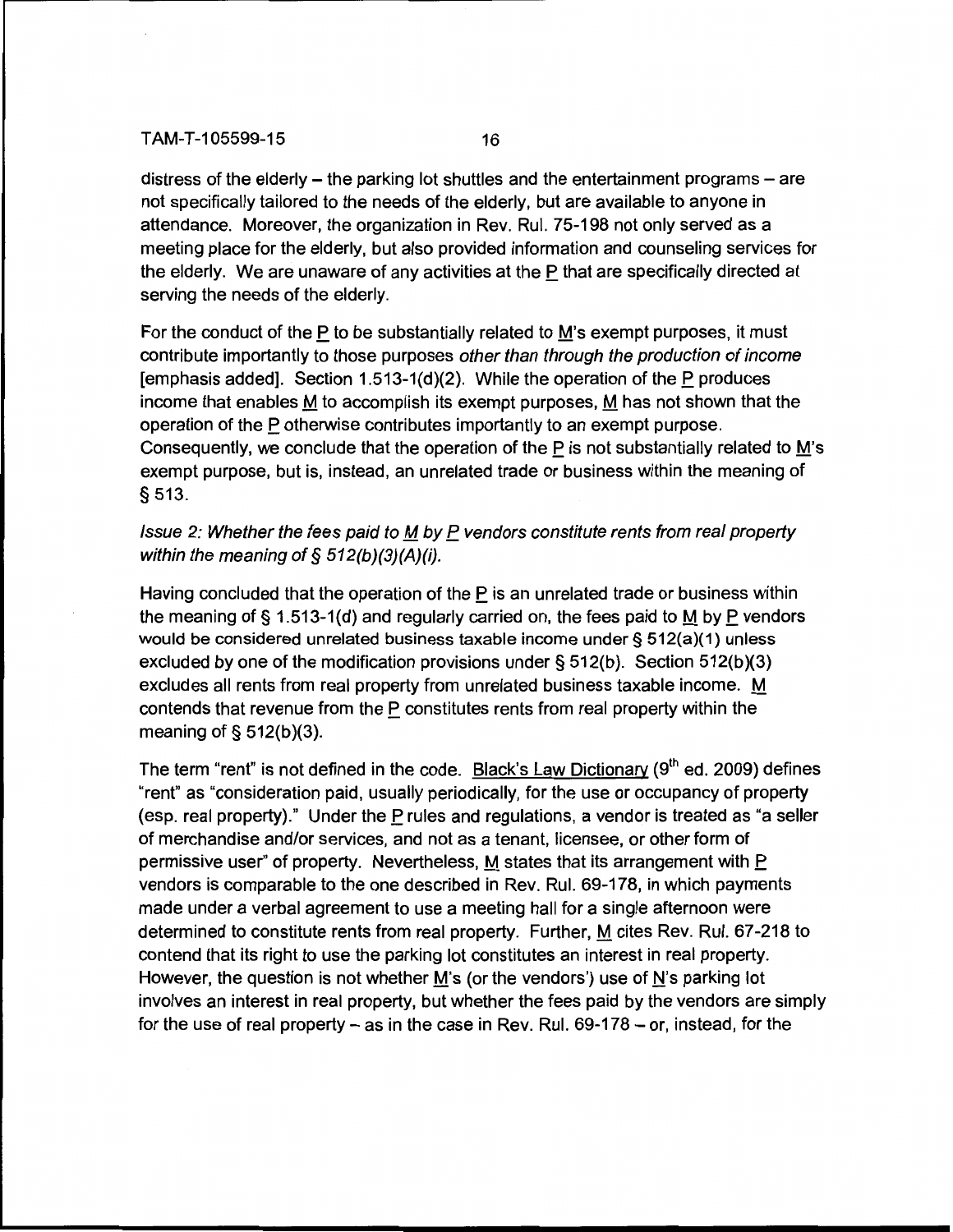opportunity to sell merchandise at an organized event that requires extensive preparation and services to stage.

Payments for the use or occupancy of rooms or other space where services are also rendered to the occupant do not constitute rents from real property. Generally, services are considered rendered to the occupant if they are primarily for his convenience and are other than those usually or customarily rendered in connection with the rental of rooms or other space for occupancy only. Section 1.512(b)-1(c)(5). The Examinations agent asserts that the fees paid by the vendors are not "rents from real property" because M provides substantial services for the convenience of the vendors, services which are "other than those customarily rendered in connection with the rental of space for occupancy only" within the meaning of § 1.512(b)-1(c)(5), including advertising, entertainment, direction of traffic, shuttle services from parking lot, an ATM machine, and insurance. M counters that these services are not rendered for the convenience of the vendors because M is not contractually obligated to provide any services to the vendors, but merely confers the right to use and occupy a particular piece of real property for a particular period of time. It is immaterial whether these services are enumerated in a written agreement. They are regularly provided by M, M incurs time and expense in providing the services, the services help to make the P successful, and, under these circumstances, a vendor would reasonably consider these services to be a part of the arrangement related to participation in the  $P$  for which fees are paid.

Section 1.512(b)-1(c)(5) identifies a limited number of examples of customarily rendered services that include furnishing heat and light, cleaning public entrances, exits, stairways, and lobbies, and collecting trash. M contends that the services it does provide- supervising the use of the property, providing parking for vendors' customers and employees, furnishing electricity, cleaning public spaces, entrances, and exits, and collecting trash - are usual and customary under the terms of the regulation, and do not amount to the extensive services provided to the tenant by the university in Rev. Rul. 80-298. Although M maintains that its lease of vendor spaces is similar to the shortterm, often verbal, leases of a bare meeting hall by the organization described in Rev. Rul. 69-178, with respect to which only utilities and janitorial services were provided, we find that the services provided to the vendors at the P go far beyond mere utilities, janitorial services, and services usually rendered for occupancy only.

M asserts that the various activities conducted by it with respect to the P are simply activities customarily undertaken by a landlord of commercial retail space. M compares the vendors at the  $P$  with the tenants of a shopping mall, and states that all the services provided at the P are similar to those customarily rendered by the landlord of a shopping mall for its tenants. M also points to § 856 (which defines the term "real estate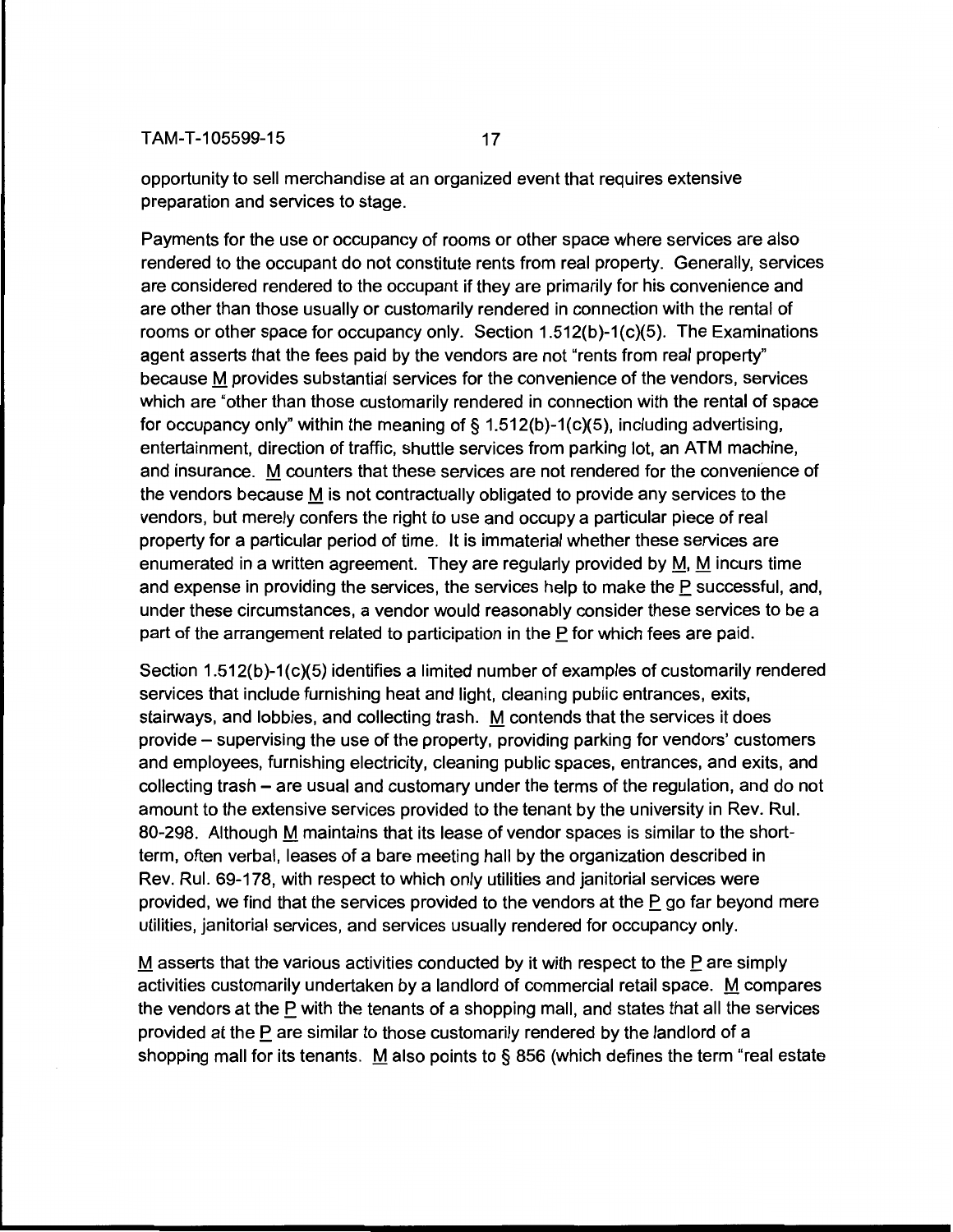investment trust") to demonstrate that "rents from real property" include "charges for services customarily furnished or rendered in connection with the rental of real property." However, as pointed out in Rev. Rul. 2004-24, 2004-1 G.B. 550 (discussing whether amounts received by a real estate investment trust from providing parking facilities at its rental real properties qualify as rents from real property under § 856(d)), the definition of "rents from real property" for purposes of§ 856 differs significantly in scope and structure from the definition of "rents from real property" under  $\S 512(b)(3)$ . Rev. Rul. 2004-24 points to differences in congressional intent and differences in the regulations interpreting the sections.

Comparing the operation of the P to leasing shopping mall space is specious because the P itself is not physical retail space; rather, it is an *event*. The vendors are paying not merely to occupy a space, in this case a plot of bare parking lot. Rather, the vendors at the  $P$  are paying to be part of an organized event that must be arranged, assembled, staged, and disassembled each weekend. Vendors would not lease space in a parking lot except to be part of the  $P$ . And the  $P$  would not exist but for the week-in, week-out preparations and services provided by M's employees to turn a parking lot into a successful, well-attended commercial event and back again into a parking lot. Arranging, assembling, staging, and disassembling a P are not services usually or customarily rendered to the occupant of a few square feet of a parking lot. Furthermore, even the operation of a parking lot, with its attendant services—services that are more limited than that provided in the operation of the  $P$ —are not treated as rents from real property under§ 1.512(b)-1(c)(5).

Like the extensive "grounds maintenance" services provided by the lessor of a football stadium described in Rev. Rul. 80-298, M's employees provide extensive services to transform an empty parking lot into an attractive and efficient emporium for the vendors. Among other things, M's employees determine selling space sizes and configurations, demarcate such spaces with white lines and identifying numbers or letters painted on the ground, assign and reassign the spaces to vendors and stand-by vendors, and ensure that those vendors comply with an extensive set of space use regulations. More specifically, to ensure the successful operation of the  $P$ ,  $M$  has developed, and must administer and enforce, an extensive set of rules and regulations governing the successful operation of the P. M's employees select appropriate vendors through a rigorous vendor application process. In addition, M's employees regulate vendors with respect to their selling spaces, the goods they sell, and the services they provide.

In addition, to further ensure the success of the  $P$ , M promotes the  $P$  as though it were a business and not the mere lease of real property. For instance, M advertises the  $\overline{P}$  in various print outlets and on radio and television. In addition, M maintains a website